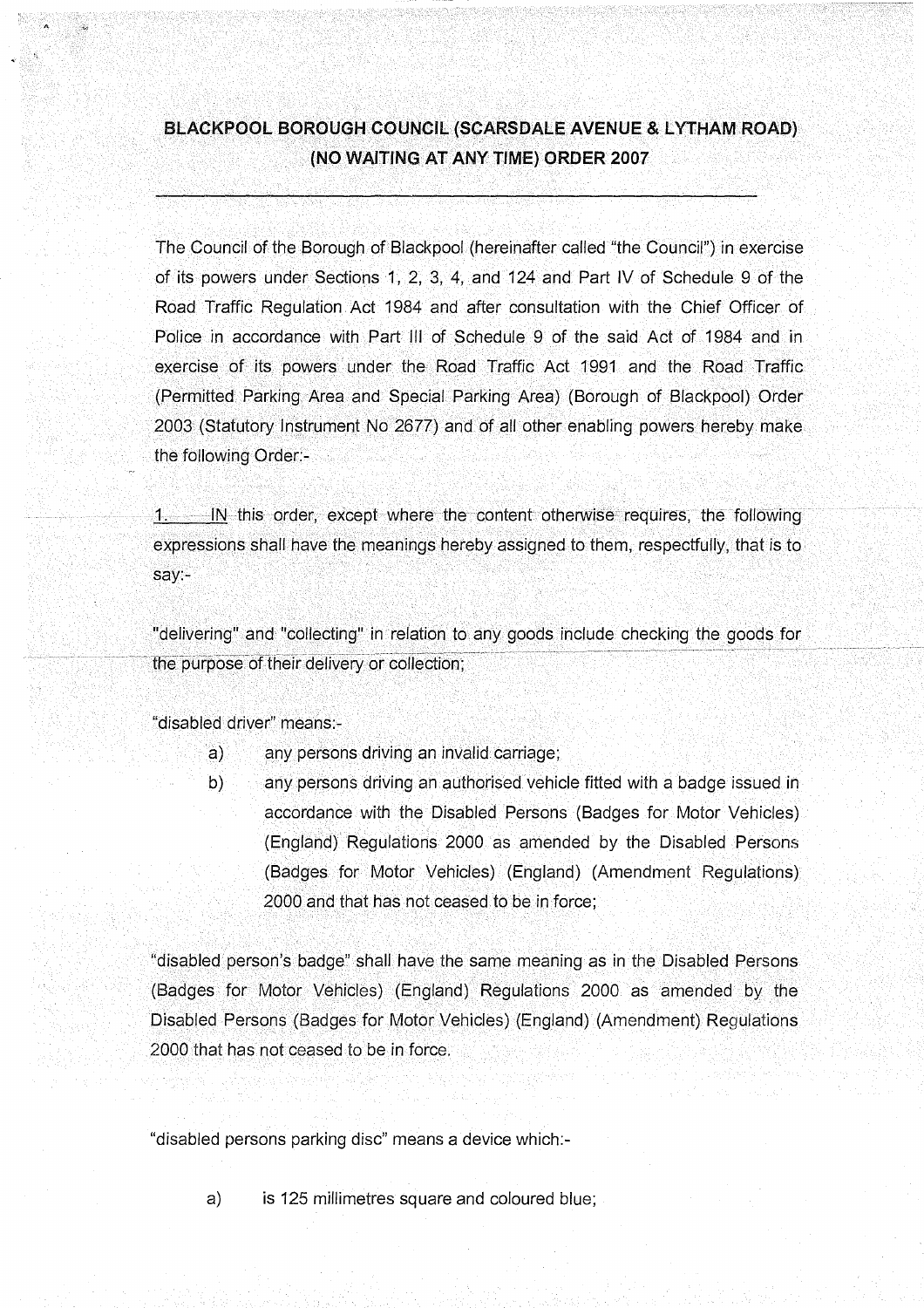- b) has been issued by a local authority and has not ceased to be valid; and -':' \ : •-':•' : .. :'.-• •-• '',.' .:;- ; -: -•.'••-.•-• :•: • ••"•-'
- c) is capable of showing the quarter hour period during which a period has begun

"disabled persons vehicle" means a vehicle which displays in the Relevant Position a disabled person's badge in accordance with the circumstances prescribed in the Disabled Persons (Badges for Motor Vehicles) (England) Regulations 2000 as amended;

"front of the badge" means the side of the disabled person's badge that contains the wheelchair user symbol and expiry date;

"goods" includes postal packets of any description;

"parking attendant' means a parking/attendant as defined in section 63A of the Act of 1984 (which is inserted by Section  $44(1)$  of the Road Traffi Act"))

"penalty charge" and "reduced penalty charge" means a charge set by the Council under the provisions of Section 66 of the 1991 Act and with the approval of the Secretary of State for Transport which is to be paid to the council within 28 days beginning with the date of the notice or 14 days in the case of a reduced penalty charge following the issue of a penalty charge notice.

"penalty charge notice" means a notice issued or served by a parking attendant pursuant to the provisions of Section 66 of the 1991 Act containing the particulars therein required.

"Relevant Position" shall have the following meanings:-

- (a) oh the dashboard or facia of the vehicle so that the font of the badge is clearly legible from the outside of the vehicle; or
- (b) where the vehicle is not fitted with a dashboard or facia in a conspicuous position on the vehicle so that the front of the badge is clearly legible from the outside of the vehicle; or
- (c) on the windscreen so that the front of the badge is clearly legible from the outside of the vehicle; and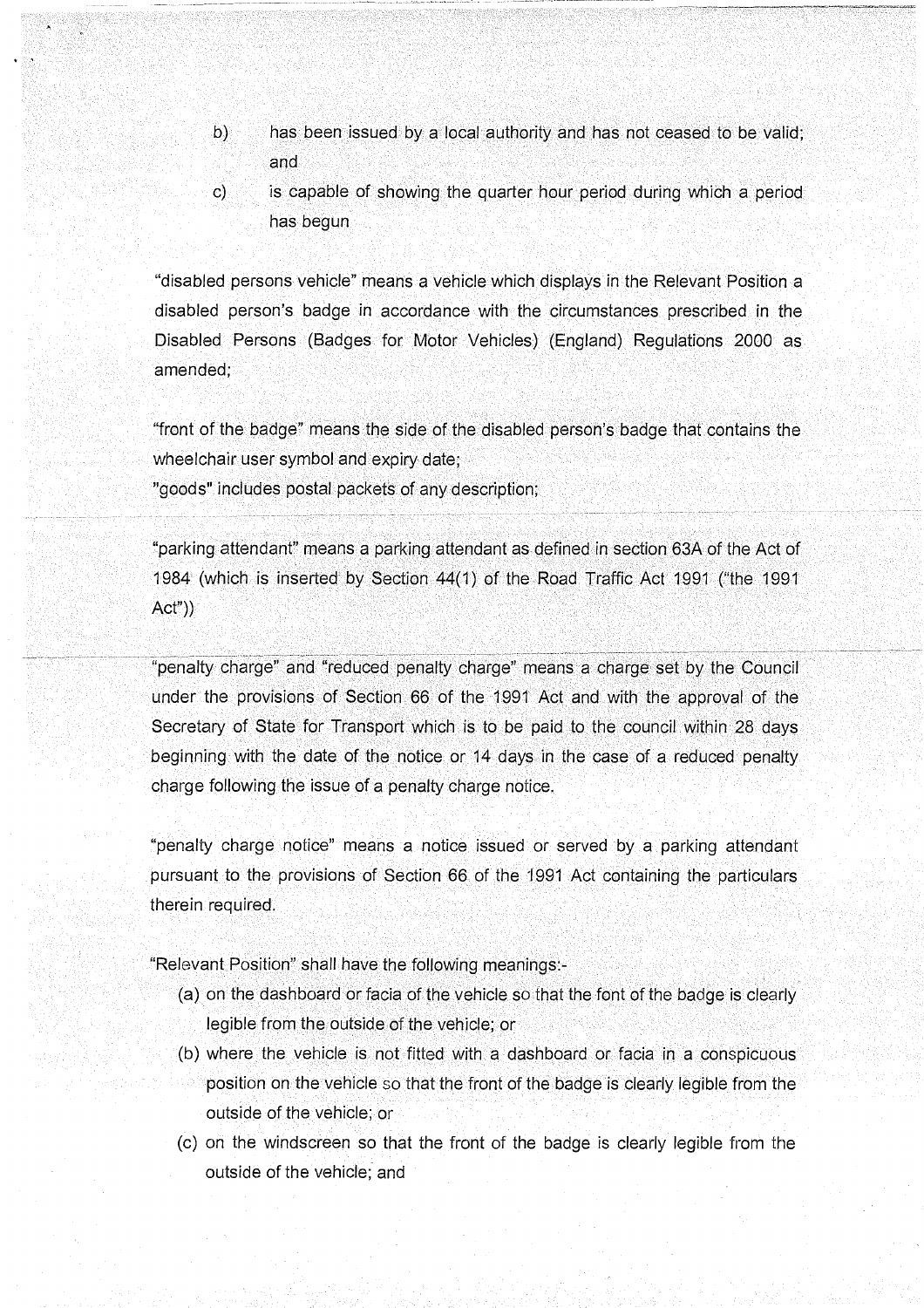(d) in each case for the avoidance of doubt so that no letter, numeral or symbol on the front of the badge is obscured.

"vehicle" shall not be taken to include non-motor vehicles

2. SAVE as provided in Articles 3 and 4 of this Order no person shall cause or permit any vehicle to wait in a length of road referred to in the Schedule of this Order at any time.

3. NOTHING in Article 2 of this Order shall render it unlawful to cause or permit any vehicle to wait in any of the lengths of road referred to in the Schedule for so long as may be necessary:-

- (a) If the waiting is only for so long as may be reasonably necessary to enable a person to board or alight from the vehicle or load thereon or : unload therefrom their personal luggage;
- (b) If the vehicle is being used for emergency Fire and Rescue Service, Ambulance or Police purposes;
- $($ c) If the vehicle, not being a passenger carrying vehicle, is being used in the service of a local authority in pursuance of statutory powers or duties provided that it is reasonably necessary in the exercise of such powers or in the performance of such duties for the vehicle to wait in the place in which it is waiting;
- (d) to enable the vehicle, if it cannot conveniently be used for such purpose in any other road, to be used in connection with any building or demolition operations, the removal of any obstruction to traffic, the maintenance, improvement or reconstruction of any of the lengths of road so referred to or the laying, erection or alteration or repair in or near to any of the said lengths of roads or any sewer or of any main, pipe or apparatus for the supply of gas, water or electricity or of any telegraph apparatus as defined in paragraph 1(1) of the Telecommunications Code contained in the Second Schedule to the Telecommunications Act 1984;
- (e) if the vehicle is in the service of or employed by the Post Office and is waiting in any affected length or road whilst postal packets, as defined in Section 87 of the Post Office Act 1953, addressed to premises adjacent to that length or road are being unloaded from any vehicle or having been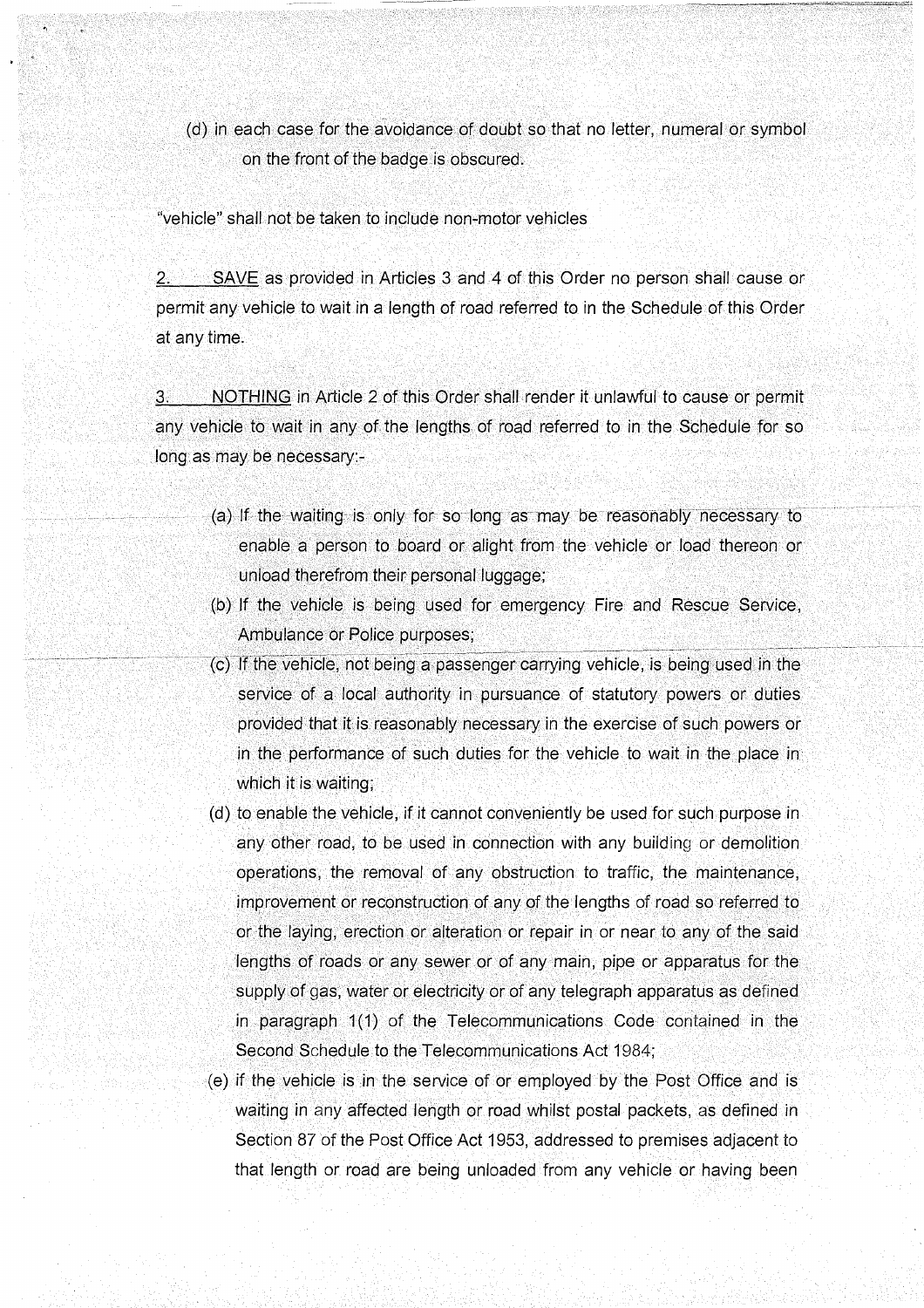unloaded therefrom are being delivered or while postal packets are being collected from premises or posting boxes adjacent to that length or road;

- (f) if the vehicle is waiting only for so long as may be reasonably necessary while a gate or barrier is opened or closed to allow access or departure to or from adjacent premises;
- (g) if the vehicle is waiting owing to the driver being prevented from proceeding by circumstances beyond his control, or the driver has been told to wait by a police constable in uniform, or such waiting is necessary in order to avoid an accident;

4. NOTHING in Article 2 of this Order shall render it unlawful to cause or permit any vehicle to wait in any of the lengths of road referred to in the Schedule if it is a disabled persons vehicle which displays in the Relevant Position a disabled persons badge and a disabled persons parking disc on which the driver or other person in charge of the vehicle has marked the time at which the period of waiting began for a period not exceeding **three hours** and not being a period separated by an interval of less than **one hour** from a previous period of waiting by the same vehicle in the same length of road on the same day.

5. (1) IF a vehicle is left or abandoned in a length of road or in any other location whatsoever to which any provision of this Order applies in contravention of any of the provisions of this Order a penalty charge shall be payable and/or the vehicle may be removed from that location.

(2) In the case of a vehicle in respect of which a penalty charge is payable a penalty charge notice showing the information required by Section 66(3) of the 1991 Act may then be issued by a parking attendant in accordance with Section 66(1) of the 1991 Act.

(3) Where a parking attendant has removed or caused to be removed a vehicle in accordance with paragraph (1) of this Article (or any other provisions of this Order);

- (a) he shall provide for the safe custody of the vehicle;
- (b) the Council shall be entitled to recover from the person responsible such charges in respect of the removal, storage and disposal of the vehicle as it might prescribe from time to time;